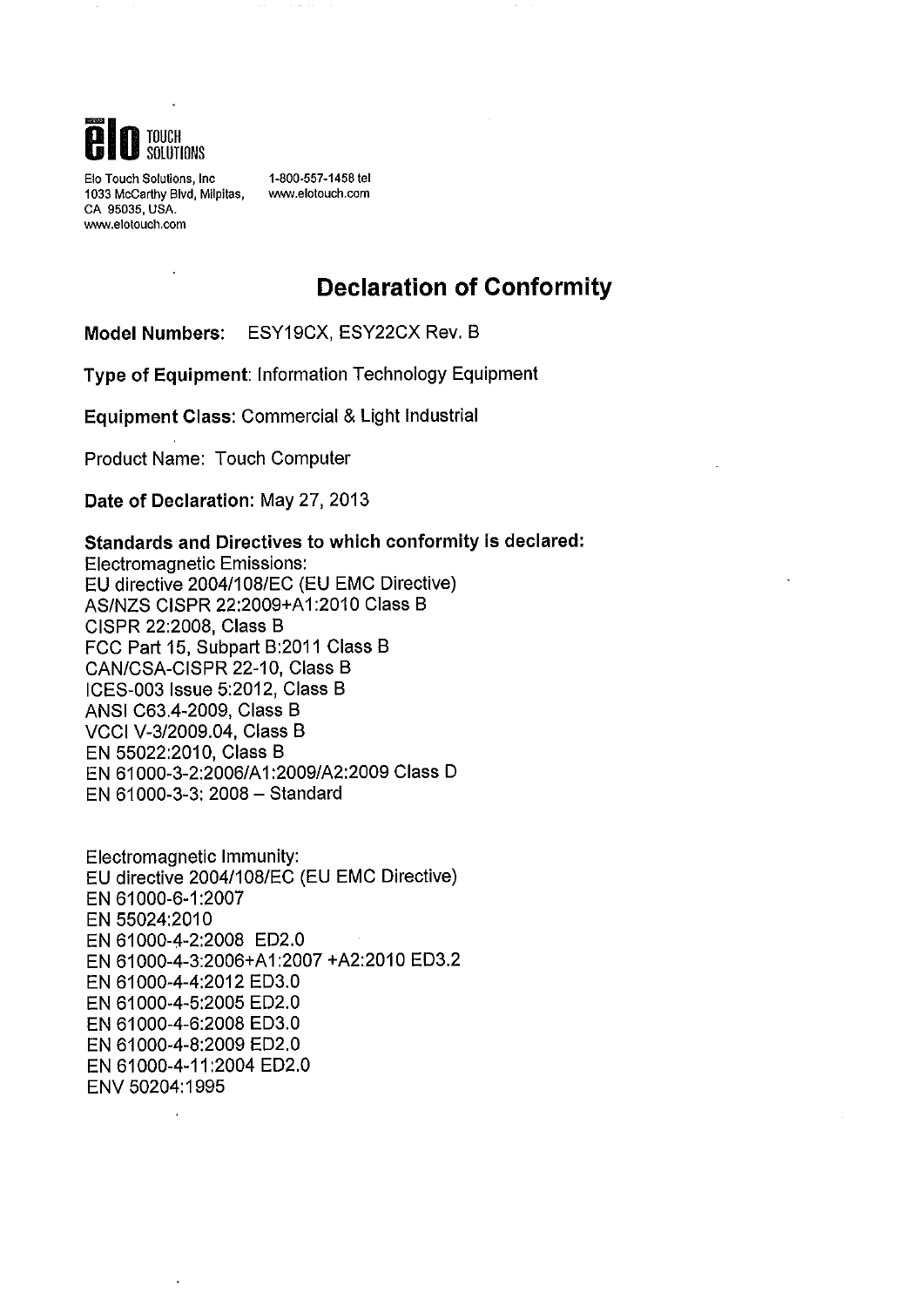

Safetv: EU Directive 2006/95/EC (Low Voltage Directive) UL 60950-1:2007, Second Edition CSA C22.2 No. 60950-1-07 2<sup>nd</sup> Edition EN 60950-1:2006+A11:2009+A1:2010+A12:2011 IEC 60950-1:2005 Second Edition with all CB-scheme national differences GB4943.1-2011

**Restriction of Hazardous Substances:** EU directive 2011/65/EU (EU RoHS Recast) EN 50581:2012

We hereby declare under our sole responsibility, that the equipment specified above conforms to the above Directives and Standard(s).

n Huang

 $\ddot{\phantom{0}}$ 

 $\ddot{\phantom{a}}$ 

Kevin Huang Manager, Product Development Engineering, Elo Touch Solutions, Inc.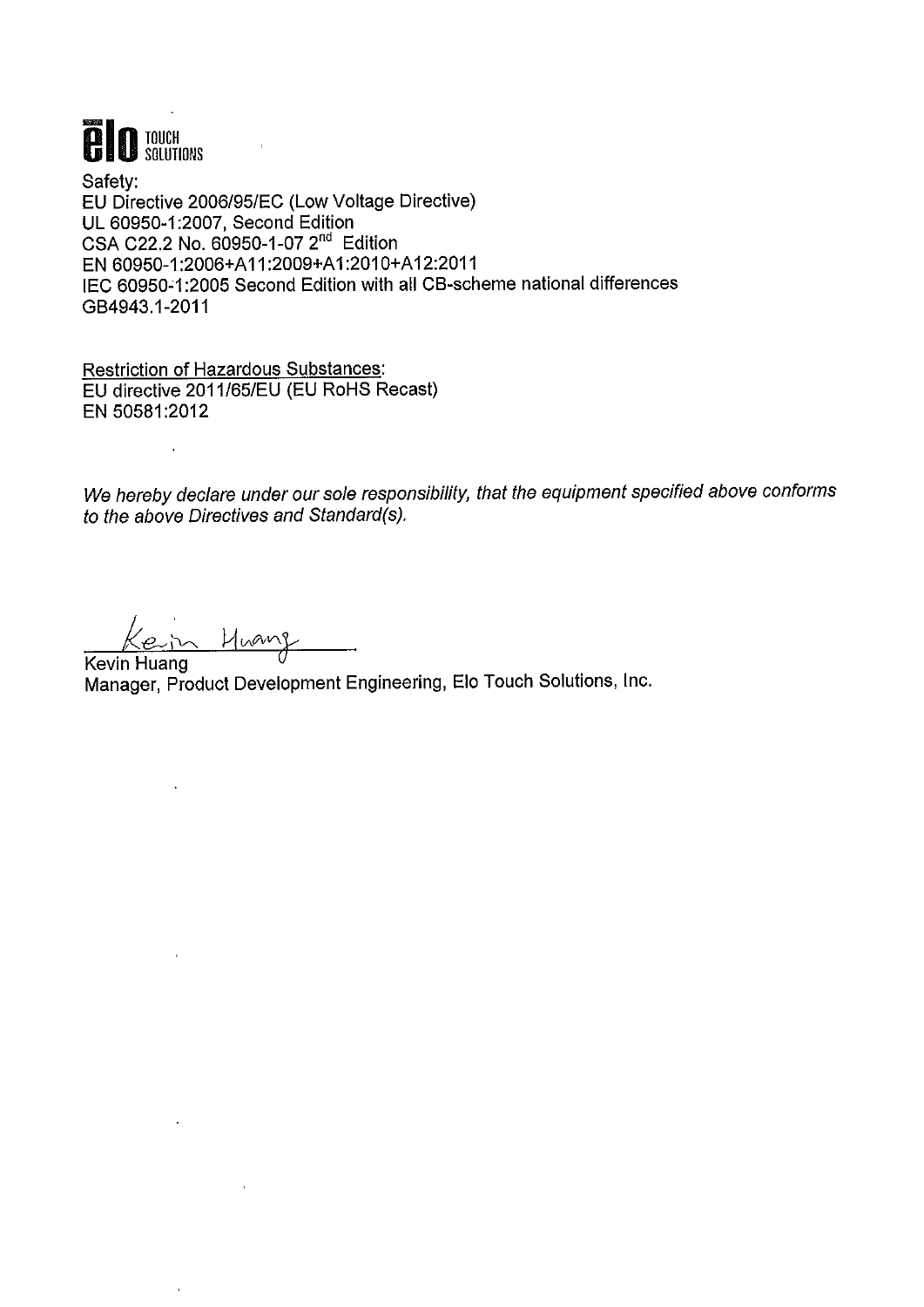

Ref. Certif. No.

## DK-31232-UL

#### IEC SYSTEM FOR MUTUAL RECOGNITION OF TEST CERTIFICATES FOR ELECTRICAL EQUIPMENT (IECEE) CB SCHEME

#### SYSTEME CEI D'ACCEPTATION MUTUELLE DE CERTIFICATS D'ESSAIS DES EQUIPEMENTS ELECTRIQUES (IECEE) METHODE OC

### **CB TEST CERTIFICATE**

Product Produit

Name and address of the applicant Nom et adresse du demandeur

Name and address of the manufacturer Nom et adresse du fabricant

Name and address of the factory Nom et adresse de l'usine

Note: When more than one factory, please report on page 2<br>Note: Lorsque il y plus d'une usine, veuillez utiliser la 2ª™ page

Ratings and principal characteristics Valeurs nominales et caractéristiques principales

Trademark (if any) Marque de fabrique (si elle existe)

Type of Manufacturer's Testing Laboratories used Type de programme du laboratoire d'essais constructeur

Model / Type Ref. Ref. De type

Additional information (if necessary may also be reported on page 2) Les informations complémentaires (si nécessaire., peuvent être indiqués sur la 2ème page

A sample of the product was tested and found to be in conformity with Un échantillon de ce produit a été essayé et a été considéré conforme à la

As shown in the Test Report Ref. No. which forms part of this Certificate Comme indiqué dans le Rapport d'essais numéro de référence qui constitue partie de ce Certificat

### **CERTIFICAT D'ESSAI OC**

**Touch Computer** 

**ELO TOUCH SOLUTIONS, INC** 301 CONSTITUTION DR MENLO PARK, CA 94025, USA

**ELO TOUCH SOLUTIONS, INC** 301 CONSTITUTION DR MENLO PARK, CA 94025, USA

ELO TOUCH SOLUTIONS, ING 301 CONSTITUTION DR **MENLO PARK, CA 94025 USA** 

Additional Information on page 2 (Optional) 12Vdc, 12.5A

 $\overline{e}$   $\overline{0}$  touch  $\overline{e}$ 

ESY19CZXXXXXXXXXXXXXXXXXXXXXXXXXXXXXXX ESY22CZXXXXXXXXXXXXXXXXXXXXXXXXXXXXXXX See Page 2

Additionally evaluated to EN 60950-1:2006/A11:2009/A1:2010/ A12:2011; National Differences specified in the CB Test Report.

Additional Information on page 2 IEC 60950-1(ed.2), IEC 60950-1(ed.2);am1

CB121224-01-A0 issued on 2013-02-25

This CB Test Certificate is issued by the National Certification Body Ce Certificat d'essai OC est établi par l'Organisme National de Certification

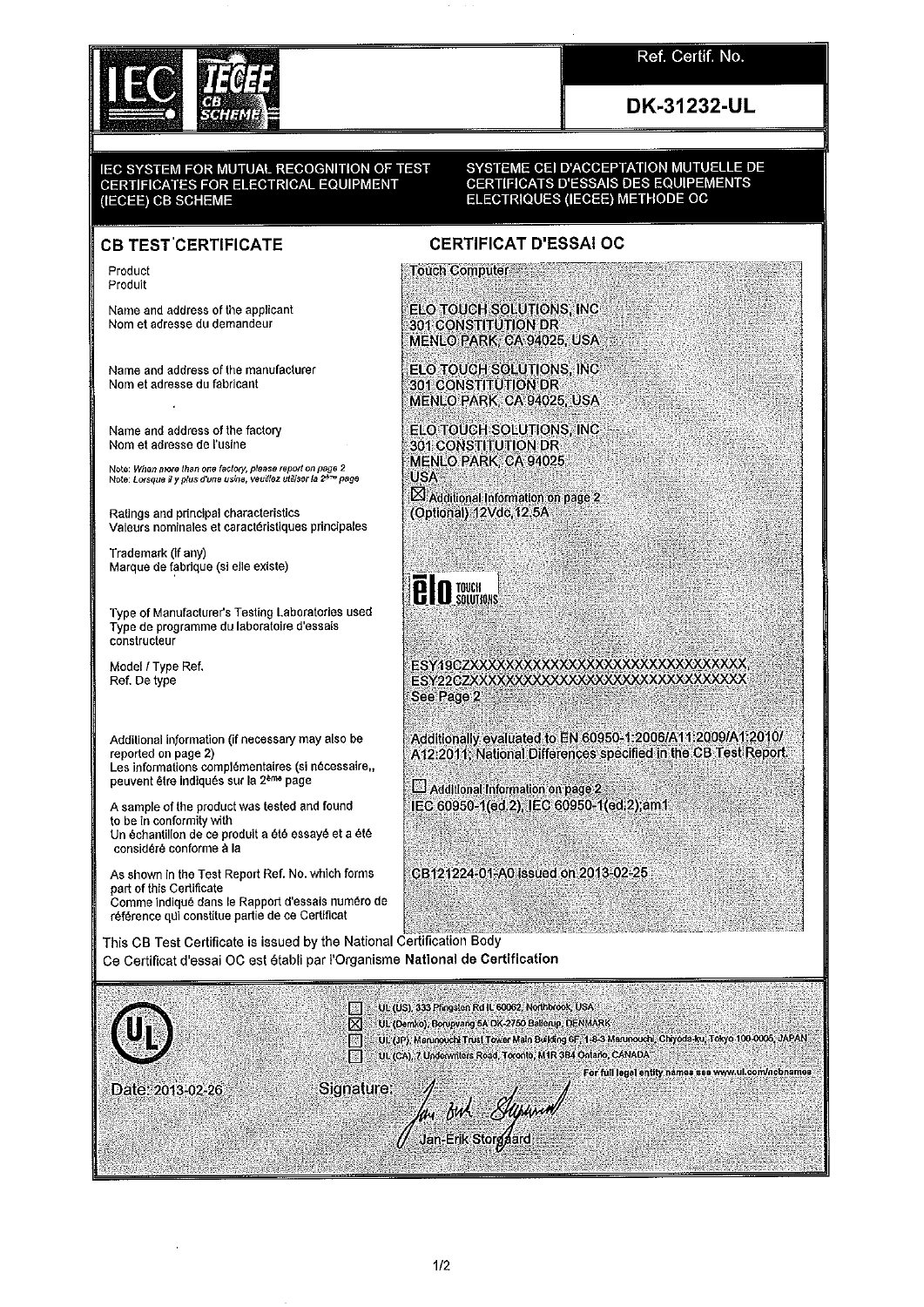## **UL TEST REPORT AND PROCEDURE**

| Standard:<br><b>Certification Type:</b><br>CCN: | UL 60950-1, 2nd Edition, 2011-12-19 (Information Technology<br>Equipment - Safety - Part 1: General Requirements)<br>CSA C22.2 No. 60950-1-07, 2nd Edition, 2011-12 (Information<br>Technology Equipment - Safety - Part 1: General Requirements)<br>Listing<br>NWGQ, NWGQ7 (Information Technology Equipment Including<br><b>Electrical Business Equipment)</b> |
|-------------------------------------------------|------------------------------------------------------------------------------------------------------------------------------------------------------------------------------------------------------------------------------------------------------------------------------------------------------------------------------------------------------------------|
| <b>IProduct:</b><br>Model:<br><b>Rating:</b>    | <b>Touch Computer</b><br>ESY19CZXXXXXXXXXXXXXXXXXXXXXXXXXXXXXXXX,<br>ESY22CZXXXXXXXXXXXXXXXXXXXXXXXXXXXXXXX (where Z<br>can be 0-9; X can be 0-9, A-Z, a-z, "-"or blank and no Impact safety<br>related constructions and critical components)<br>Optional, 12V, 12.5A                                                                                           |
| <b>Applicant Name and Address:</b>              | ELO TOUCH SOLUTIONS INTERNATIONAL INC<br>3RD FL 45 DONGSING RD<br><b>TAIPEI</b><br>110 TAIWAN                                                                                                                                                                                                                                                                    |

This is to certify that representative samples of the products covered by this Test Report have been investigated in accordance with the above referenced Standards. The products have been found to comply with the requirements covering the category and the products are judged to be eligible for Follow-Up Service under the indicated Test Procedure. The manufacturer is authorized to use the UL Mark on such products which comply with this Test Report and any other applicable requirements of UL LLC ('UL') in accordance with the Follow-Up Service Agreement. Only those products which properly bear the UL Mark are considered as being covered by UL's Follow-Up Service under the indicated Test Procedure.

The applicant is authorized to reproduce the referenced Test Report provided it is reproduced in its entirety.

Any information and documentation involving UL Mark services are provided on behalf of UL LLC (UL) or any authorized licensee of UL.

Prepared by: Chris Kao Reviewed by: Kyle Lin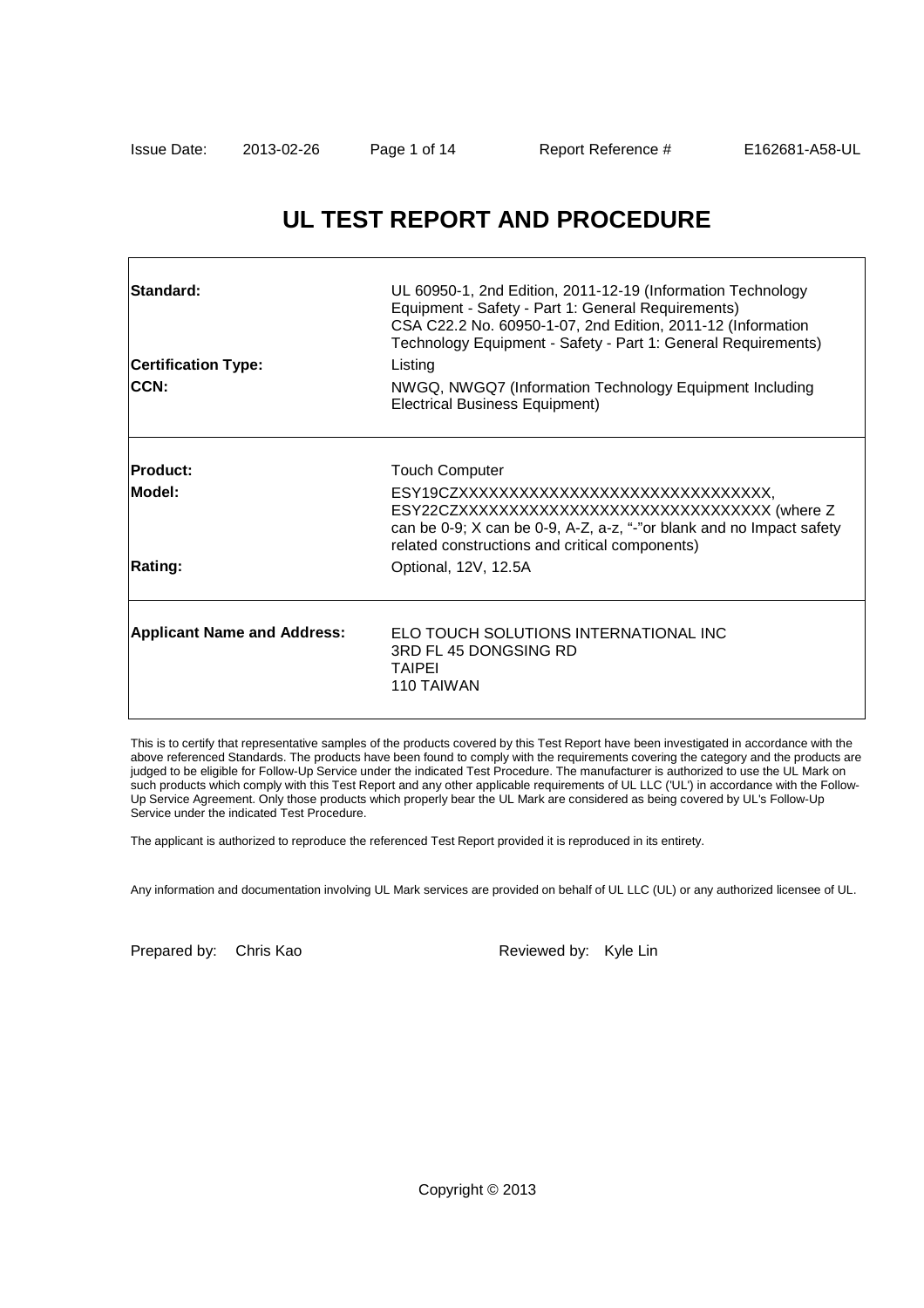|                 |                     |  | <b>CERTIFICATE OF COMPLIANCE</b> |  |
|-----------------|---------------------|--|----------------------------------|--|
|                 |                     |  |                                  |  |
|                 | <b>Mexico</b>       |  |                                  |  |
|                 |                     |  |                                  |  |
|                 |                     |  |                                  |  |
| tificate Number | $CoC$ -Mex-00468-UL |  |                                  |  |

| Certificate Number                                   | CoC-Mex-00468-UL                                                                                                                                                                                                                                                             |
|------------------------------------------------------|------------------------------------------------------------------------------------------------------------------------------------------------------------------------------------------------------------------------------------------------------------------------------|
| Report Reference                                     | E162681-A58-UL issued on 2013-02-26                                                                                                                                                                                                                                          |
| <b>Issue Date</b>                                    | 2013-03-06                                                                                                                                                                                                                                                                   |
| Expiration.                                          | This Certificate becomes null and vold when the product described below no longer<br>appears in the appropriate UL Directory or when the product no longer bears the<br>appropriate UL Mark.                                                                                 |
| <b>Certification System</b>                          | The UL Mark Program is most closely represented by the Type 3 product certification<br>system as described in ISO/IEC Guide 67:2004.                                                                                                                                         |
|                                                      | ELO TOUCH SOLUTIONS INTERNATIONAL INC<br><b>Issued to:</b><br><b>2ND FL-1 66</b>                                                                                                                                                                                             |
|                                                      | JINGMAO 2ND RD<br><b>NANGANG DISTRICT</b><br>TAIPEI 115 Taiwan                                                                                                                                                                                                               |
| This is to certify that<br>representative samples of | Touch Computer                                                                                                                                                                                                                                                               |
|                                                      | ESY19CZXXXXXXXXXXXXXXXXXXXXXXXXXXXXXXXX<br>Model (s):<br>ESY22CZXXXXXXXXXXXXXXXXXXXXXXXXXXXXXXX<br>(where Z can be 0-9; X can be 0-9, A-Z, a-z, "-" or blank and no Impact safety related<br>constructions and critical components)<br>Elo Touch Solutions<br>Trademark (s): |
|                                                      | Have been investigated by UL LLC in accordance with the<br>Standard(s) indicated on this Certificate.                                                                                                                                                                        |

CSA C22.2 No. 60950-1-07, 2nd Edition, 2011-12, UL 60950-1, 2nd Edition, **Standard(s) for Safety:** 2011-12-19

This is to certify that representative samples of the product as specified on this certificate were tested according to the

Only those products bearing the UL Listing Mark for the US and Canada should be considered as being covered by UL's Listing and Follow-Up Service meeting the appropriate requirements for US and Canada. See the UL Online Certification Directory at www.ul.com for additional information.

The UL Listing Mark for the US and Canada generally includes: the UL in a circle symbol with "C" and "US" identifiers. (U) at the word "LISTED"; a control number (may be alphanumeric) assigned by UL; and the product category name (product identifier) as indicated in the appropriate UL Directory.



William R. Carney, Director, North American Certification Programs

William R. Carey

**OL LLC** Any information and documentation involving UL Mark services are provided on behalf of UL LLC (UL) or any authorized licensee of UL.<br>For questions, please contact a local UL Customer Service Representative at http://www.ul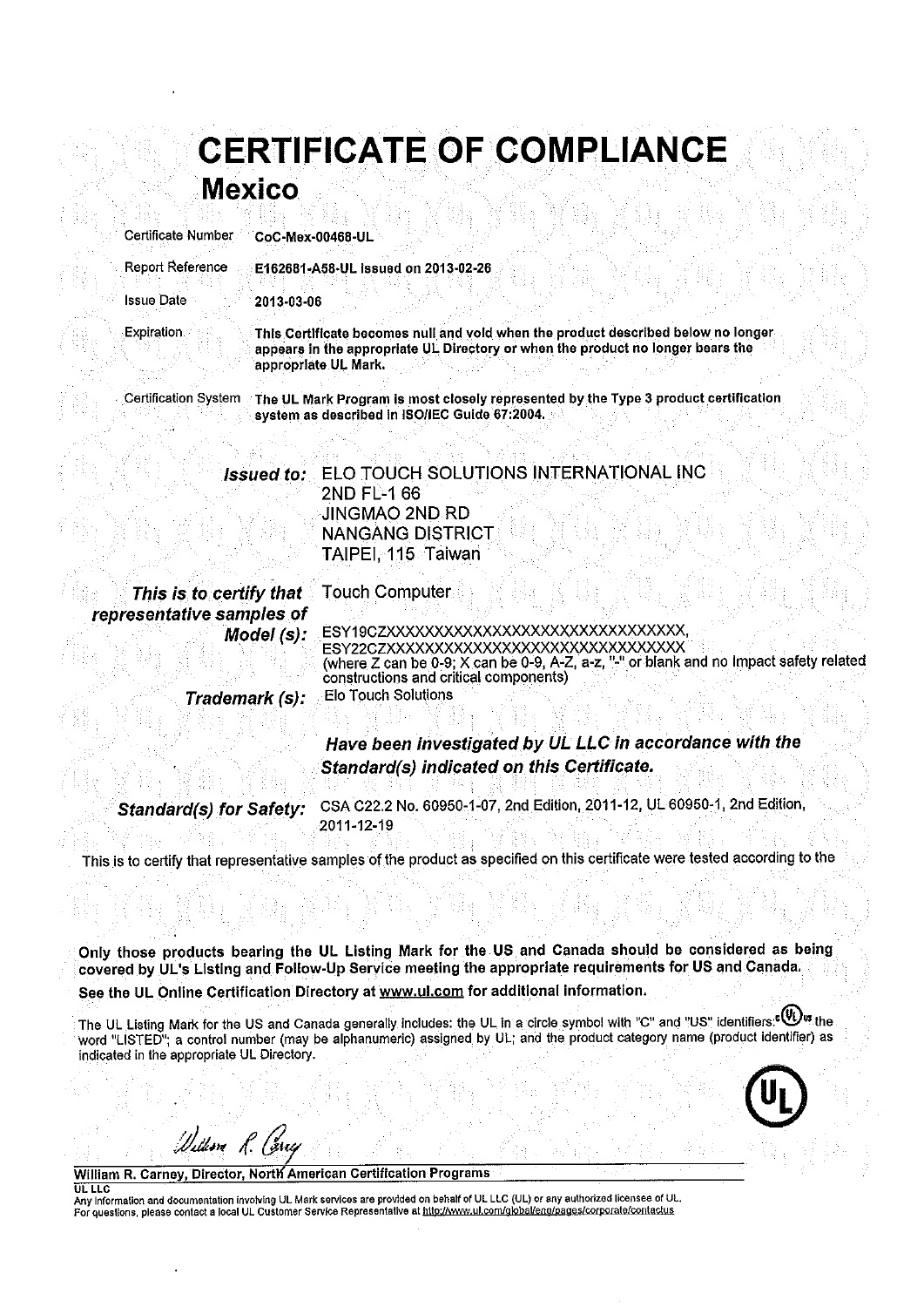|                                                                                                                                                                                                                                                                                                                                                                                                                                                                                                                                                                                                                                                                                                                                                                            | Certificate                                                       |            |                                                                                                                       | <b>TÜVRheinland</b>                               |
|----------------------------------------------------------------------------------------------------------------------------------------------------------------------------------------------------------------------------------------------------------------------------------------------------------------------------------------------------------------------------------------------------------------------------------------------------------------------------------------------------------------------------------------------------------------------------------------------------------------------------------------------------------------------------------------------------------------------------------------------------------------------------|-------------------------------------------------------------------|------------|-----------------------------------------------------------------------------------------------------------------------|---------------------------------------------------|
| Zertifikat Nr. Certificate No.<br>R 50248890                                                                                                                                                                                                                                                                                                                                                                                                                                                                                                                                                                                                                                                                                                                               | <b>Blatt Page</b><br>0001                                         |            |                                                                                                                       |                                                   |
| <b>Thr Zeichen Client Reference</b><br>P121224-01/PTC                                                                                                                                                                                                                                                                                                                                                                                                                                                                                                                                                                                                                                                                                                                      | Unser Zeichen Our Reference<br>ZTW1-JOC- 10040351 001             |            | Ausstellungsdatum<br>26.02.2013                                                                                       | Date of Issue<br>(day/mo/yr)                      |
| Genehmigungsinhaber License Holder<br>Elo Touch Solutions, Inc.<br>301 Constitution Drive,<br>Menlo Park, CA 94025,<br>USA                                                                                                                                                                                                                                                                                                                                                                                                                                                                                                                                                                                                                                                 |                                                                   | <b>USA</b> | Fertigungsstätte Manufacturing Plant<br>Elo Touch Solutions, Inc.<br>301 Constitution Drive,<br>Menlo Park, CA 94025, |                                                   |
| Prüfzeichen Test Mark<br>Bauert geprüft<br>Sicherheit<br>Regelmäßige<br>Produktions-<br><b>Oberwachung</b><br><b>TÜV</b> Rheinland<br>www.tuv.com<br>ZERTIFIZIERT<br>ID 2000000000                                                                                                                                                                                                                                                                                                                                                                                                                                                                                                                                                                                         | Geprüft nach Tested acc. to<br>EN 60950-1:2006+A11+A1+A12         |            |                                                                                                                       |                                                   |
| Zertifiziertes Produkt<br>Certified Product                                                                                                                                                                                                                                                                                                                                                                                                                                                                                                                                                                                                                                                                                                                                | (Geräteldentifikation)<br>(Product Identification)                |            |                                                                                                                       | Lizenzentgelte - Einheit<br>License Fee - Unit    |
| Personalcomputer (Touch Computer)                                                                                                                                                                                                                                                                                                                                                                                                                                                                                                                                                                                                                                                                                                                                          |                                                                   |            |                                                                                                                       |                                                   |
| Bezeichnung<br>(Type Designation)                                                                                                                                                                                                                                                                                                                                                                                                                                                                                                                                                                                                                                                                                                                                          | : ESY19CZXXXXXXXXXXXXXXXXXXXXXXXXXXXXXX<br>(elo TOUCH SOLUTIONS)  |            |                                                                                                                       | 12 <sub>2</sub>                                   |
| $\cdot$ 0-9<br>Z steht für<br>(stands for)                                                                                                                                                                                                                                                                                                                                                                                                                                                                                                                                                                                                                                                                                                                                 |                                                                   |            |                                                                                                                       | 1                                                 |
| X steht für<br>(stands for)                                                                                                                                                                                                                                                                                                                                                                                                                                                                                                                                                                                                                                                                                                                                                | : $0-9$ , $a-z$ , $A-Z$ , $n-H$ oder (or)<br>freibleibend (blank) |            |                                                                                                                       | 1                                                 |
| : DC 12V<br>Nennspannung<br>(Rated Voltage)                                                                                                                                                                                                                                                                                                                                                                                                                                                                                                                                                                                                                                                                                                                                |                                                                   |            |                                                                                                                       |                                                   |
| : 12.5A<br>Nennstrom<br>(Rated Current)                                                                                                                                                                                                                                                                                                                                                                                                                                                                                                                                                                                                                                                                                                                                    |                                                                   |            |                                                                                                                       |                                                   |
| : III<br>Schutzklasse<br>(Protection Class)                                                                                                                                                                                                                                                                                                                                                                                                                                                                                                                                                                                                                                                                                                                                |                                                                   |            |                                                                                                                       | 14                                                |
| ANLAGE (Appendix): 1                                                                                                                                                                                                                                                                                                                                                                                                                                                                                                                                                                                                                                                                                                                                                       |                                                                   |            |                                                                                                                       |                                                   |
| Dem Zertifikat liegt unsere Prüf- und Zertifizierungsordnung zugrunde und es bestätigt die Konformität<br>des Produktes mit den oben genannten Standards und Pritfgrundlagen. Zusätzliche Änforderungen<br>in Ländern, in denen das Produkt in Verkehr gebracht werden soll, müssen zusätzlich<br>betrachtet werden. Die Herstellung des zertifizierten Produktes wird überwacht.<br>This certificate is based on our Testing and Certification Regulation and states the conformity<br>of the product with the standards and testing requirements as indicated above. Any additional<br>requirements in countries where the product is going to be marketed have to be considered<br>additionally. The manufacturing of the certified product is subject to surveillance. |                                                                   |            | Zertifizierungsstelle                                                                                                 | E MONTE LOA Products                              |
| TÜV Rheinland LGA Products GmbH - Tillystraße 2 - 90431 Nürnberg<br>Tel.: (+49/221)8 06 - 13 71 e-mail: cert-validity@de.tuv.com<br>Fax: (+49/221)8 06 - 39 35 http://www.tuv.com/safety                                                                                                                                                                                                                                                                                                                                                                                                                                                                                                                                                                                   |                                                                   |            | <b>Tony Huang</b>                                                                                                     | <b>TÜVRheinland</b><br>ħł<br>entilizierungsstelle |

 $\hat{\mathcal{A}}$ 

.,

 $\sim$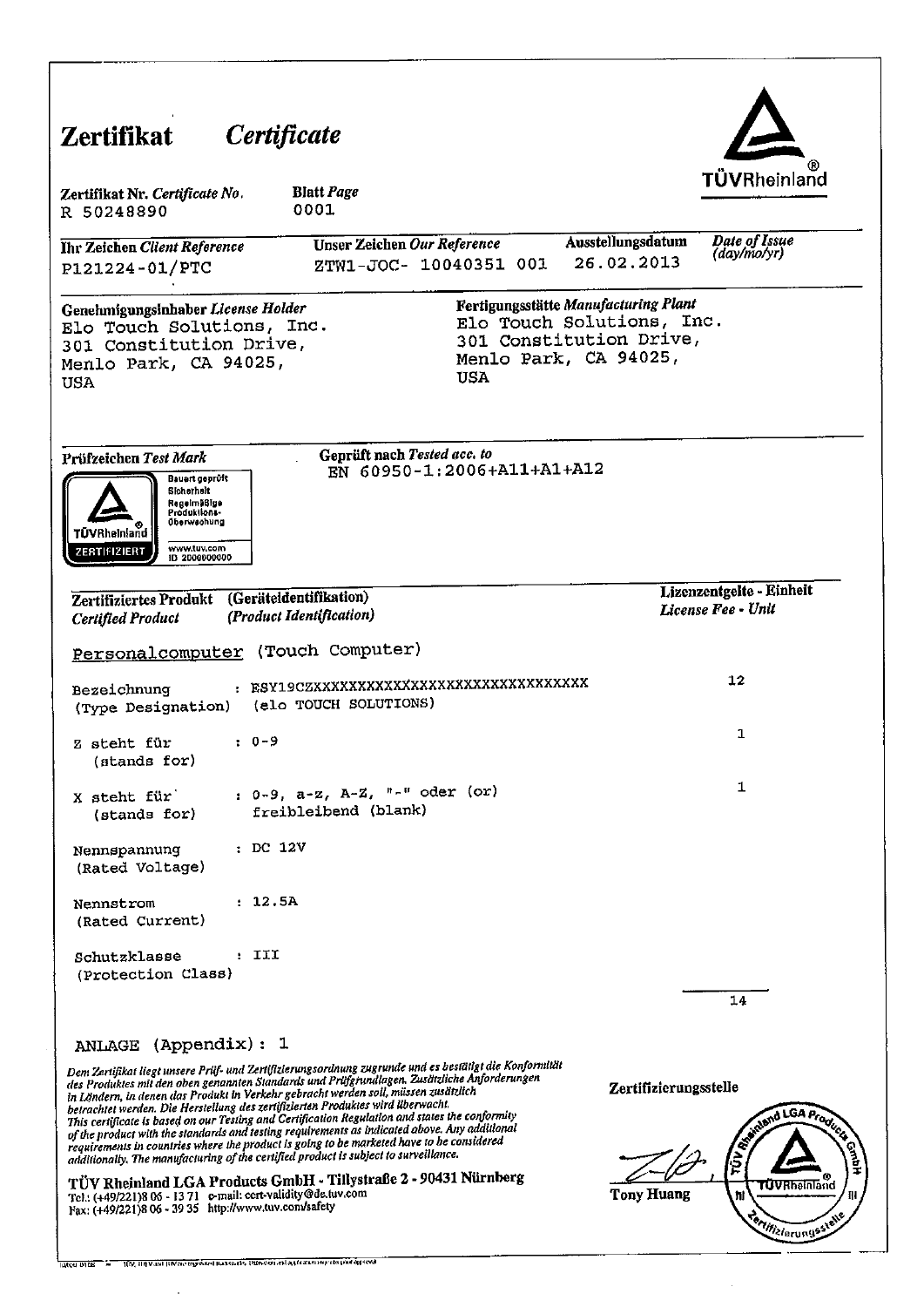| Zertifikat                                                                                                                                                                                                                | <i>Certificate</i>                                                                                                                                                                                                                                                                                                                                                                                                                                                                                                                                                                                                                                                                                                                                                         |            |                                                                                                                       |                                                |
|---------------------------------------------------------------------------------------------------------------------------------------------------------------------------------------------------------------------------|----------------------------------------------------------------------------------------------------------------------------------------------------------------------------------------------------------------------------------------------------------------------------------------------------------------------------------------------------------------------------------------------------------------------------------------------------------------------------------------------------------------------------------------------------------------------------------------------------------------------------------------------------------------------------------------------------------------------------------------------------------------------------|------------|-----------------------------------------------------------------------------------------------------------------------|------------------------------------------------|
| Zertifikat Nr. Certificate No.<br>R 50248890                                                                                                                                                                              | <b>Blatt Page</b><br>0002                                                                                                                                                                                                                                                                                                                                                                                                                                                                                                                                                                                                                                                                                                                                                  |            |                                                                                                                       | TÜVRheinland                                   |
| Ihr Zeichen Client Reference<br>P121224-01/PTC                                                                                                                                                                            | Unser Zeichen Our Reference<br>ZTW1-JOC- 10040351 001                                                                                                                                                                                                                                                                                                                                                                                                                                                                                                                                                                                                                                                                                                                      |            | Ausstellungsdatum<br>26.02.2013                                                                                       | Date of Issue<br>(day/molyr)                   |
| Genehmigungsinhaber License Holder<br>Elo Touch Solutions, Inc.<br>301 Constitution Drive,<br>Menlo Park, CA 94025,<br><b>USA</b>                                                                                         |                                                                                                                                                                                                                                                                                                                                                                                                                                                                                                                                                                                                                                                                                                                                                                            | <b>USA</b> | Fertigungsstätte Manufacturing Plant<br>Elo Touch Solutions, Inc.<br>301 Constitution Drive,<br>Menlo Park, CA 94025, |                                                |
| Prüfzeichen Test Mark<br>Bauart geprûft<br>Sicherheit<br>Regelmäßīge<br>Produktions-<br>überwachung<br>TÜVRheinland<br>www.tov.com<br>ZERTIFIZIERT<br>ID 2000000000                                                       | Geprüft nach Tested acc. to<br>EN 60950-1:2006+A11+A1+A12                                                                                                                                                                                                                                                                                                                                                                                                                                                                                                                                                                                                                                                                                                                  |            |                                                                                                                       |                                                |
| Zertifiziertes Produkt<br><b>Certified Product</b>                                                                                                                                                                        | (Geräteidentifikation)<br>(Product Identification)                                                                                                                                                                                                                                                                                                                                                                                                                                                                                                                                                                                                                                                                                                                         |            |                                                                                                                       | Lizenzentgelte - Einheit<br>License Fee - Unit |
|                                                                                                                                                                                                                           | Personalcomputer (Touch Computer)                                                                                                                                                                                                                                                                                                                                                                                                                                                                                                                                                                                                                                                                                                                                          |            |                                                                                                                       |                                                |
| wie Blatt (as page) 01                                                                                                                                                                                                    |                                                                                                                                                                                                                                                                                                                                                                                                                                                                                                                                                                                                                                                                                                                                                                            |            |                                                                                                                       |                                                |
| Ergänzung<br>(Addition)                                                                                                                                                                                                   |                                                                                                                                                                                                                                                                                                                                                                                                                                                                                                                                                                                                                                                                                                                                                                            |            |                                                                                                                       |                                                |
| Bezeichnung<br>(Type Designation)                                                                                                                                                                                         | : BSY22CZXXXXXXXXXXXXXXXXXXXXXXXXXXXXXX<br>(elo TOUCH SOLUTIONS)                                                                                                                                                                                                                                                                                                                                                                                                                                                                                                                                                                                                                                                                                                           |            |                                                                                                                       | 1                                              |
| Z steht für<br>$(\text{stands}~\text{for})$                                                                                                                                                                               | : 0-9                                                                                                                                                                                                                                                                                                                                                                                                                                                                                                                                                                                                                                                                                                                                                                      |            |                                                                                                                       | 1                                              |
| X steht für<br>(stands for)                                                                                                                                                                                               | : $0-9$ , $a-z$ , $A-Z$ , $"$ -" oder (or)<br>freibleibend (blank)                                                                                                                                                                                                                                                                                                                                                                                                                                                                                                                                                                                                                                                                                                         |            |                                                                                                                       | 1                                              |
|                                                                                                                                                                                                                           |                                                                                                                                                                                                                                                                                                                                                                                                                                                                                                                                                                                                                                                                                                                                                                            |            |                                                                                                                       | 3                                              |
|                                                                                                                                                                                                                           |                                                                                                                                                                                                                                                                                                                                                                                                                                                                                                                                                                                                                                                                                                                                                                            |            |                                                                                                                       |                                                |
| ANLAGE (Appendix): 1                                                                                                                                                                                                      |                                                                                                                                                                                                                                                                                                                                                                                                                                                                                                                                                                                                                                                                                                                                                                            |            |                                                                                                                       |                                                |
|                                                                                                                                                                                                                           | Dem Zertifikat liegt unsere Priif- und Zertifizierungsordnung zugrunde und es bestätigt die Konformität<br>des Produktes mit den oben genannten Standards und Prüfgrundlagen. Zusätzliche Anforderungen<br>in Ländern, in denen das Produkt in Verkehr gebracht werden soll, müssen zusätzlich<br>betrachtet werden. Die Herstellung des zertifizierten Produktes wird überwacht.<br>This certificate is based on our Testing and Certification Regulation and states the conformity<br>of the product with the standards and testing requirements as indicated above. Any additional<br>requirements in countries where the product is going to be marketed have to be considered<br>additionally. The manufacturing of the certified product is subject to surveillance. |            | Zertifizierungsstelle                                                                                                 | RESIDENCE LGA Progress                         |
| Tel.: (+49/221)8 06 - 13 71 e-mail: cert-validity@de.tuv.com<br>Fax: (+49/221)8 06 - 39 35 http://www.tuv.com/safety<br>HWENT DATES - 99 - TER, THE VITAL ETCHNOLOGY PRODUCES EXPLORED TO A CONSTRUCTION CONTACT THE TERR | TÜV Rheinland LGA Products GmbH - Tillystraße 2 - 90431 Nürnberg                                                                                                                                                                                                                                                                                                                                                                                                                                                                                                                                                                                                                                                                                                           |            | <b>Tony Huang</b>                                                                                                     | TÜVRheinlend<br>exiliziorungsstelle            |

 $\bar{z}$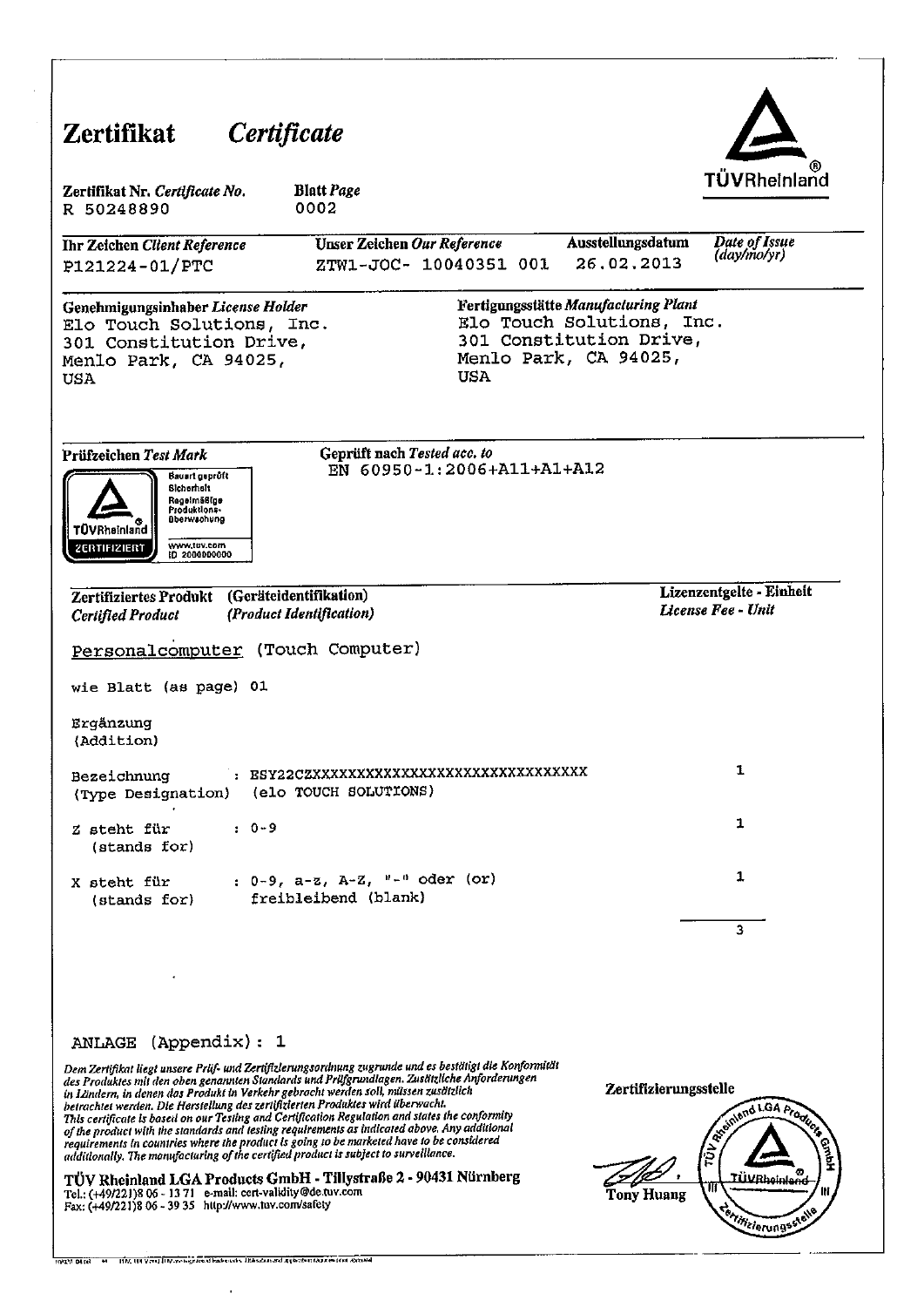

The products listed below have been certified as being compliant with all applicable  $\bar{1}$ requirements of the specifications listed

| <b>Certificate Number</b>                |              | ES10208                                                                                                    | lssue | ÷ | 1 |
|------------------------------------------|--------------|------------------------------------------------------------------------------------------------------------|-------|---|---|
| Certificate Issued to                    | $\mathbf{r}$ | Elo Touch Solutions, Inc.<br>1033 McCarthy Blvd.<br>Milpitas, CA 95035 USA                                 |       |   |   |
| <b>Brand Name</b>                        | ÷.           | <b>Elo Touch Solutions</b>                                                                                 |       |   |   |
| Model Number                             |              | <b>ESY19C2</b>                                                                                             |       |   |   |
| <b>Equipment Description</b>             |              | <b>Integrated Desktop Computer</b>                                                                         |       |   |   |
| $\bullet$<br><b>Applicable Standards</b> | ÷            | ENERGY STAR® Program Requirements Product Specification for<br>Computers, Eligibility Criteria Version 5.2 |       |   |   |

This certificate is issued on condition that the holder complies and will continue to comply with the requirements of the above mentioned specifications and pursuant to the terms and conditions specified in the Certification Agreement.

Authorized by:

S.C. Beck, Director of Certification

Date:

22 May 2013

Nemko Canada Inc 

 $1 of 2$ 



The certification system, as described in ISO/IEC Guide 67 (Conformity Assessment – Fundamentols of Product Certification), most closely resembles System 2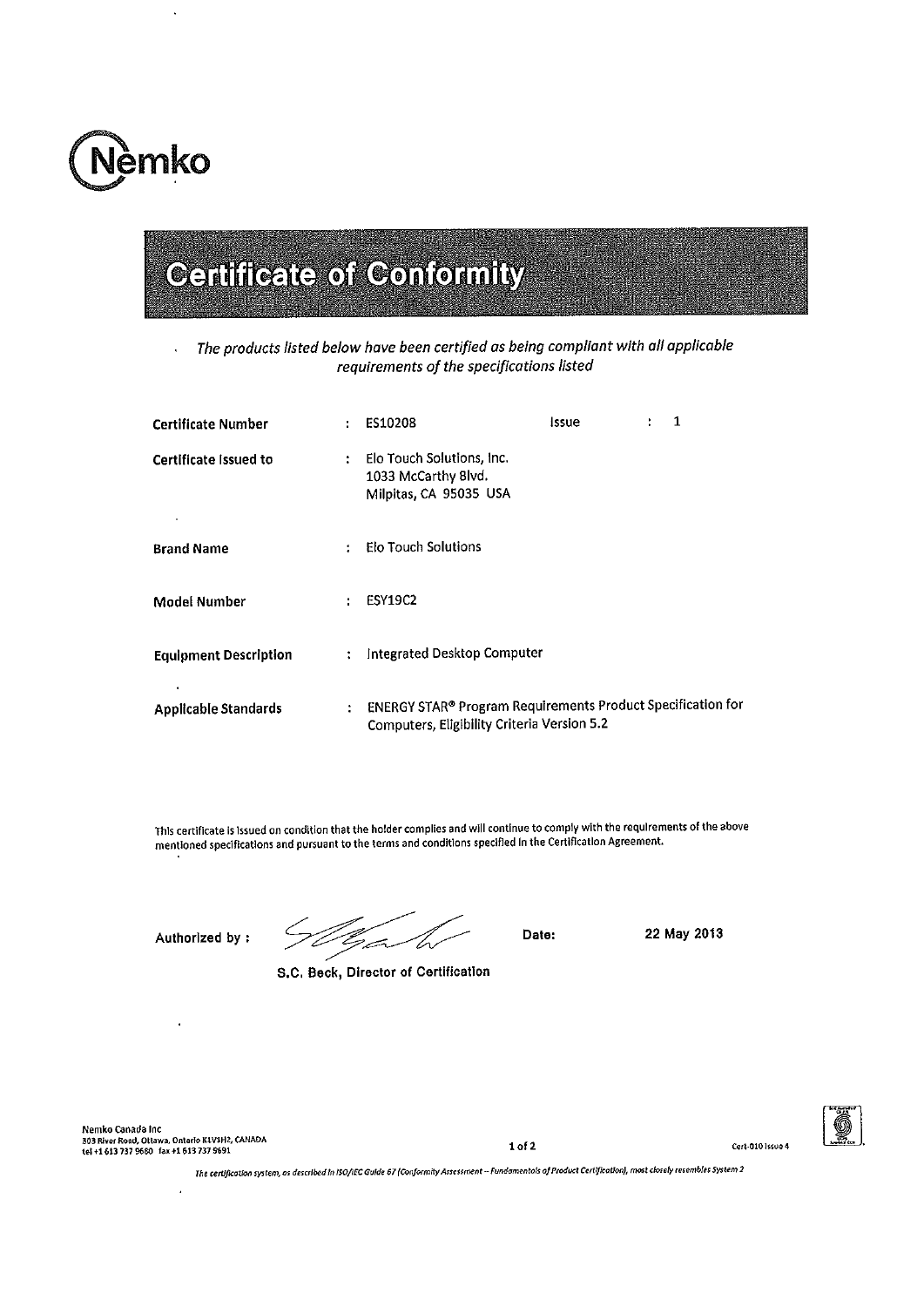

The products listed below have been certified as being compliant with all applicable requirements of the specifications listed

| <b>Certificate Number</b>    |    | ES10209                                                                                                    | Issue | ٠ | 1 |
|------------------------------|----|------------------------------------------------------------------------------------------------------------|-------|---|---|
| Certificate Issued to        | ÷  | Elo Touch Solutions, Inc.<br>1033 McCarthy Blvd.<br>Milpitas, CA 95035 USA                                 |       |   |   |
| <b>Brand Name</b>            | ÷  | <b>Elo Touch Solutions</b>                                                                                 |       |   |   |
| <b>Model Number</b>          | ÷  | <b>ESY19C3</b>                                                                                             |       |   |   |
| <b>Equipment Description</b> | ÷  | <b>Integrated Desktop Computer</b>                                                                         |       |   |   |
| <b>Applicable Standards</b>  | ÷. | ENERGY STAR® Program Requirements Product Specification for<br>Computers, Eligibility Criteria Version 5.2 |       |   |   |

This certificate is issued on condition that the holder complies and will continue to comply with the requirements of the above mentioned specifications and pursuant to the terms and conditions specified in the Certification Agreement.

Authorized by:

S.C. Beck, Director of Certification

Date:

22 May 2013

Nemko Canada Inc<br>303 River Road, Ottawa, Ontario K1V1H2, CANADA<br>tel +1 613 737 9680 fax +1<sub>,</sub> 613 737 9691

 $1 of 2$ 



The certification system, as described in ISO/IEC Guide 67 (Conformity Assessment - Fundomentals of Product Certification), most closely resembles System 2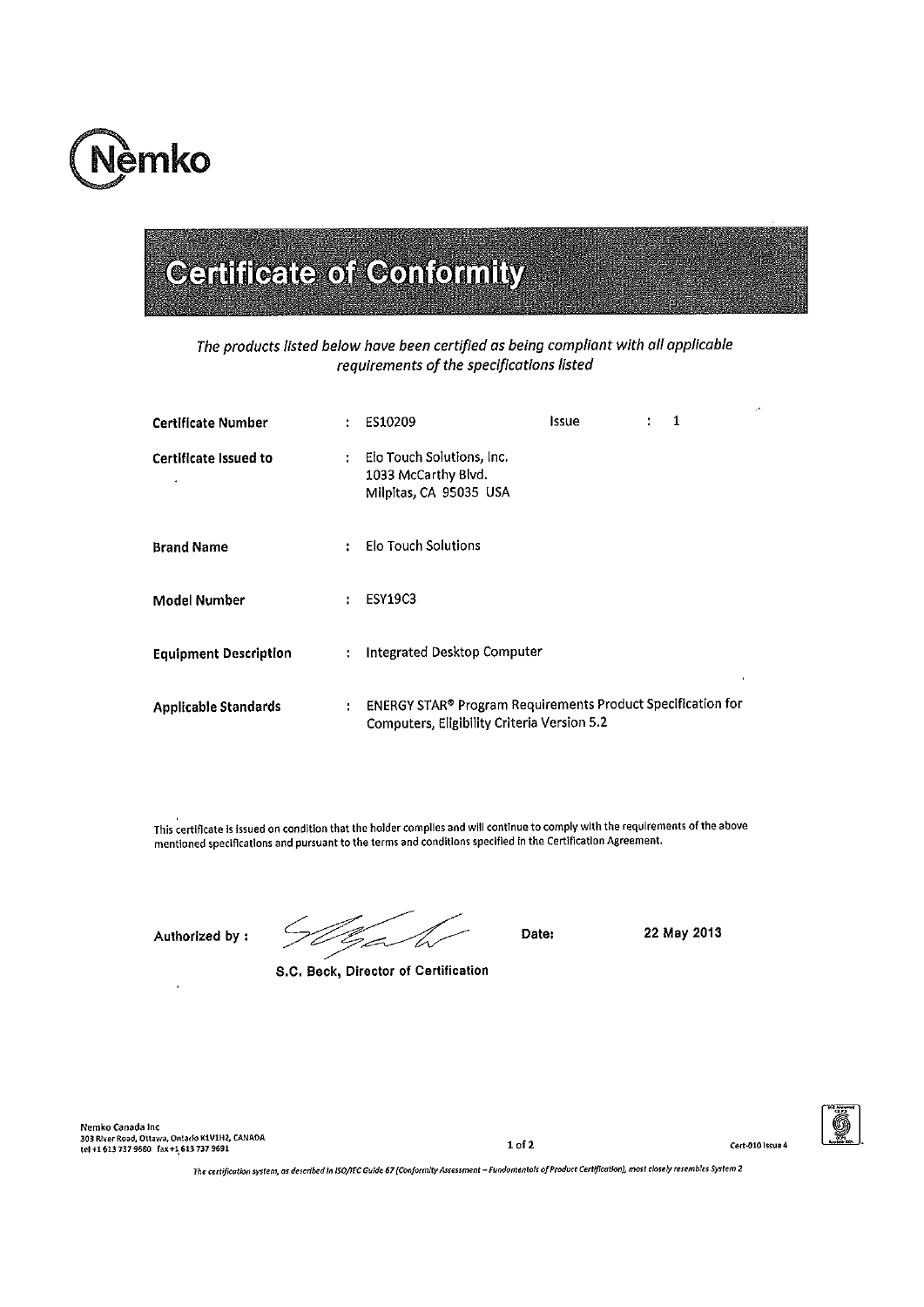

The products listed below have been certified as being compliant with all applicable requirements of the specifications listed

| <b>Certificate Number</b>    | $\ddot{\phantom{a}}$ | ES10210                                                                                                    | Issue | ÷ | 1 |
|------------------------------|----------------------|------------------------------------------------------------------------------------------------------------|-------|---|---|
| Certificate Issued to        | ÷                    | Elo Touch Solutions, Inc.<br>1033 McCarthy Blvd.<br>Milpitas, CA 95035 USA                                 |       |   |   |
| <b>Brand Name</b>            |                      | Elo Touch Solutions                                                                                        |       |   |   |
| <b>Model Number</b>          | ÷                    | <b>ESY22C2</b>                                                                                             |       |   |   |
| <b>Equipment Description</b> | ÷                    | Integrated Desktop Computer                                                                                |       |   |   |
| <b>Applicable Standards</b>  | ÷                    | ENERGY STAR® Program Requirements Product Specification for<br>Computers, Eligibility Criteria Version 5.2 |       |   |   |

This certificate is issued on condition that the holder complies and will continue to comply with the requirements of the above mentioned specifications and pursuant to the terms and conditions specified in the Certification Agreement.

Authorized by:

S.C. Beck, Director of Certification

Date:

22 May 2013

Nemko Canada Inc 303 River Road, Ottawa, Ontario K1V1H2, CANADA<br>tel +1 613 737 9680 fax +1 613 737 9691

 $1 of 2$ 



The certification system, as described in ISO/IEC Guide 67 (Conformity Assessment - Fundamentals of Product Certification), most closely resembles System 2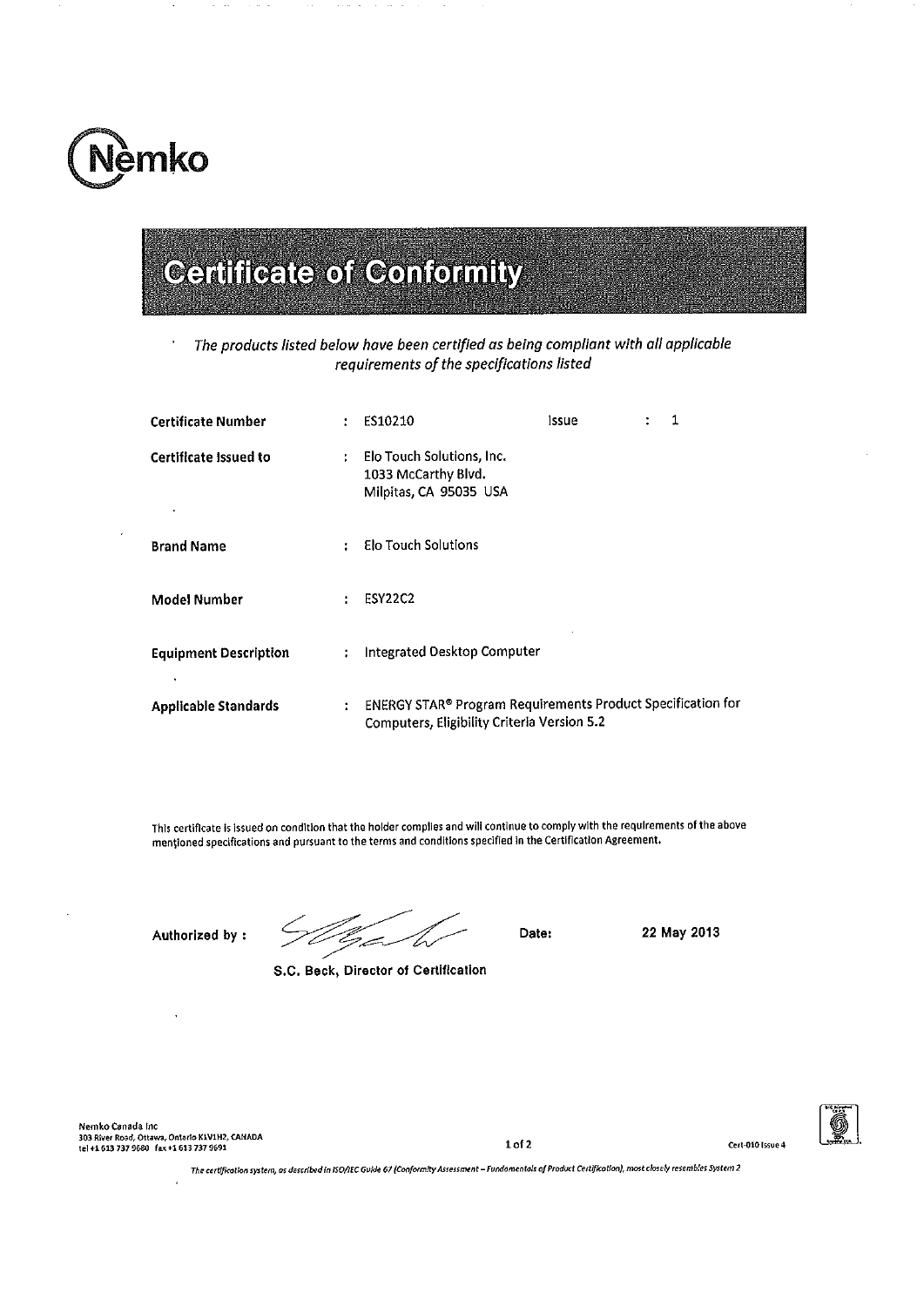

The products listed below have been certified as being compliant with all applicable requirements of the specifications listed

| <b>Certificate Number</b>    | ÷                    | ES10211                                                                                                           | issue | ÷ | 1 |
|------------------------------|----------------------|-------------------------------------------------------------------------------------------------------------------|-------|---|---|
| <b>Certificate Issued to</b> | $\ddot{\cdot}$       | Elo Touch Solutions, Inc.<br>1033 McCarthy Blvd.<br>Milpitas, CA 95035 USA                                        |       |   |   |
| <b>Brand Name</b>            |                      | - Elo Touch Solutions                                                                                             |       |   |   |
| <b>Model Number</b>          | ÷                    | <b>ESY22C3</b>                                                                                                    |       |   |   |
| <b>Equipment Description</b> | $\ddot{\phantom{a}}$ | <b>Integrated Desktop Computer</b>                                                                                |       |   |   |
| <b>Applicable Standards</b>  | ÷                    | ENERGY STAR® Program Requirements Product Specification for<br><b>Computers, Eligibility Criteria Version 5.2</b> |       |   |   |

This certificate is issued on condition that the holder complies and will continue to comply with the requirements of the above mentioned specifications and pursuant to the terms and conditions specified in the Certification Agreement.

Authorized by:

C.<br>Grav

S.C. Beck, Director of Certification

Date:

22 May 2013

Nemko Canada Inc 303 River Road, Ottawa, Ontario K1V1H2, CANADA<br>tel +1 613 737 9680 fax +1 613 737 9691

 $1 of 2$ 



The certification system, as described in ISO/IEC Guide 67 (Conformity Assessment -- Fundamentals of Product Certification), most closely resembles System 2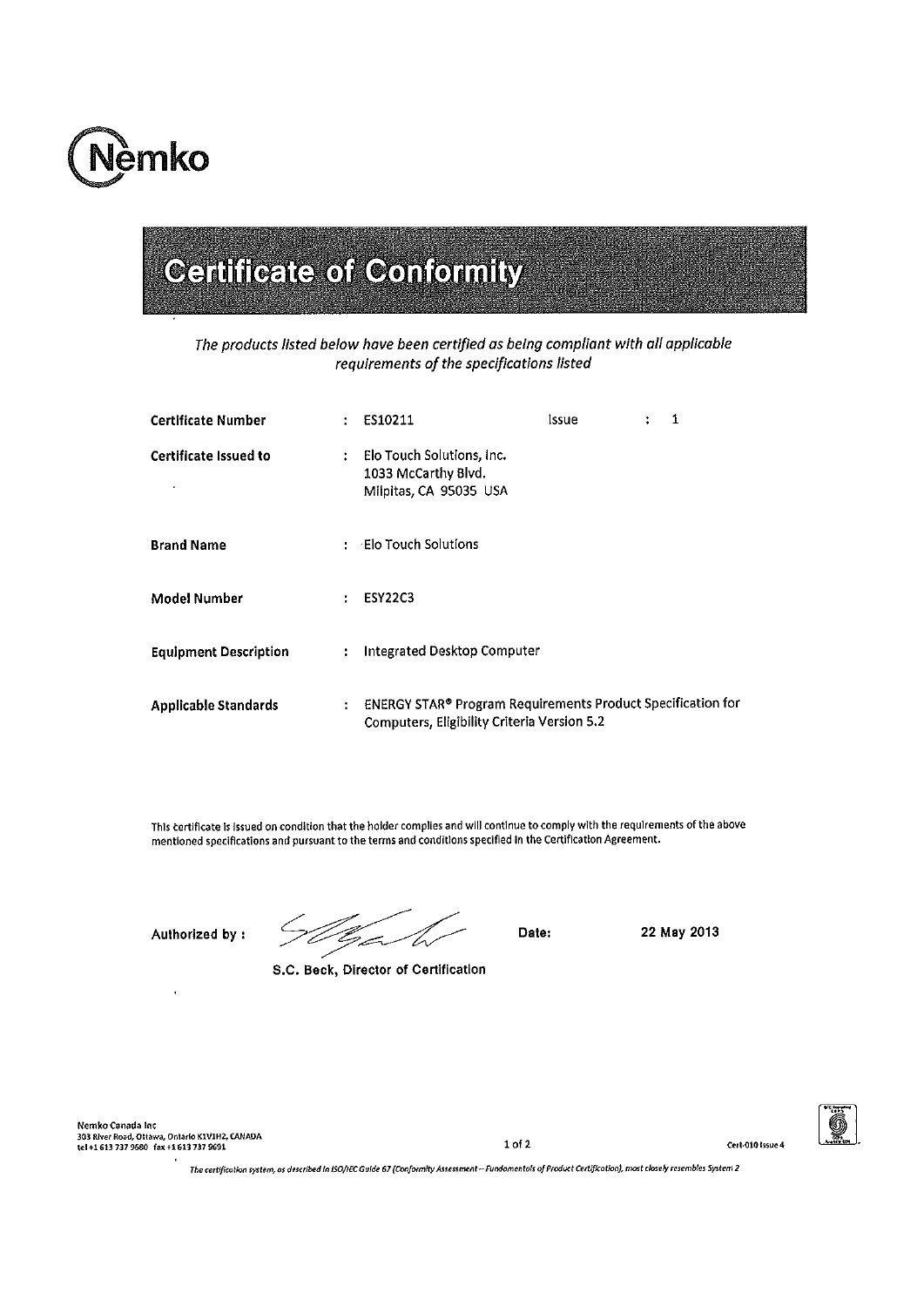### Tsumura, Masahiro (TPS)

| 差出人:  | aplimgr@vcci.jp         |
|-------|-------------------------|
| 送信日時. | 2013年2月18日月曜日 15:45     |
| 宛先:   | Tsumura, Masahiro (TPS) |
| 件名:   | 「VCCI適合確認電子届出1受理証明書     |

適合確認届出

--------------------------------------------------------------------

--------------------------------------------------------------------

適合確認届出を受理しました。

-------------------------------------------------------------------- 届出番号:2012028639 受理番号:2012020487

<連絡先担当者情報> <会員情報> 会員番号:797 会社名:タッチパネル・システムズ株式会社 所在地:神奈川県横浜市港北区新横浜1-19-20 SUN HAMADA BLDG2F <届出責任者> 部署名:技術サポ-ト部 氏名:津村 昌弘 E-mail:mtsumura@elotouch.com <連絡先担当者> 所在地:横浜市港北区新横浜1-19-20SUN HAMADA BLDG.2F 部署名:技術部 氏名:津村 TEL:045-478-3678 FAX:045-478-2183 E-mail:mtsumura@elotouch.com <受理証明受信者> 部署名:技術サポ-ト部 E-mail:mtsumura@elotouch.com

届出種別:新規 機器の名称:LCDタッチコンピュータ 機器の種別と分類記号:クラス B / 分類記号 e1 型式(モデルNo.):ESY19CXXXXXBXXXXXXXXXXXXXXXXXX ESY22CXXXXXBXXXXXXXXXXXXXXXXX XはOSなどを示すために必要な場合に付与される英数字あるいは記号 <販売ブランド(1)>

販売ブランド業者名: 会員番号: 販売ブランド業者の型式: <販売ブランド(2)>

販売ブランド業者名: 会員番号: 販売ブランド業者の型式: <販売ブランド(3)>

販売ブランド業者名: 会員番号: